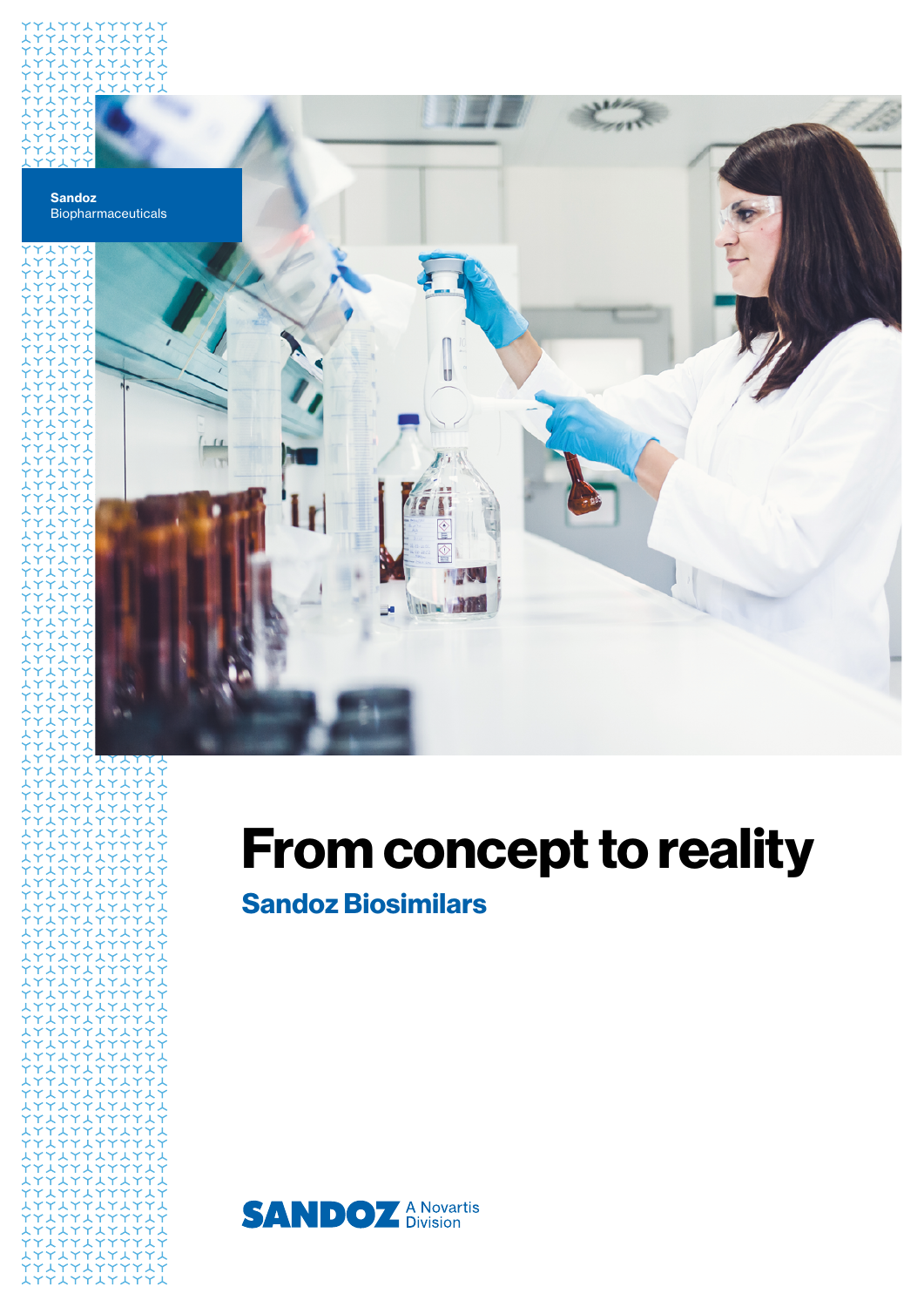# **The basics of biosimilars**

## **Biosimilars explained**

Biologic medicines are produced by a complex process involving living organisms<sup>1</sup>.

These medicines have revolutionized the treatment and prevention of many disabling and life-threatening diseases<sup>1</sup>.

A biosimilar is a follow-on medicine of an existing biologic (also known as 'reference medicines') when the patent has expired<sup>1,2</sup>.



**References:**

1. European Commission. Consensus Information Paper 2013. What you need to know about Biosimilar Medicinal Products. Available from:

http://ec.europa.eu/DocsRoom/documents/8242/attachments/1/translations/en/renditions/native [Accessed July 2020] 2.Weise M, *et al.* Biosimilars: what clinicians should know. *Blood* 2012;120:5111-7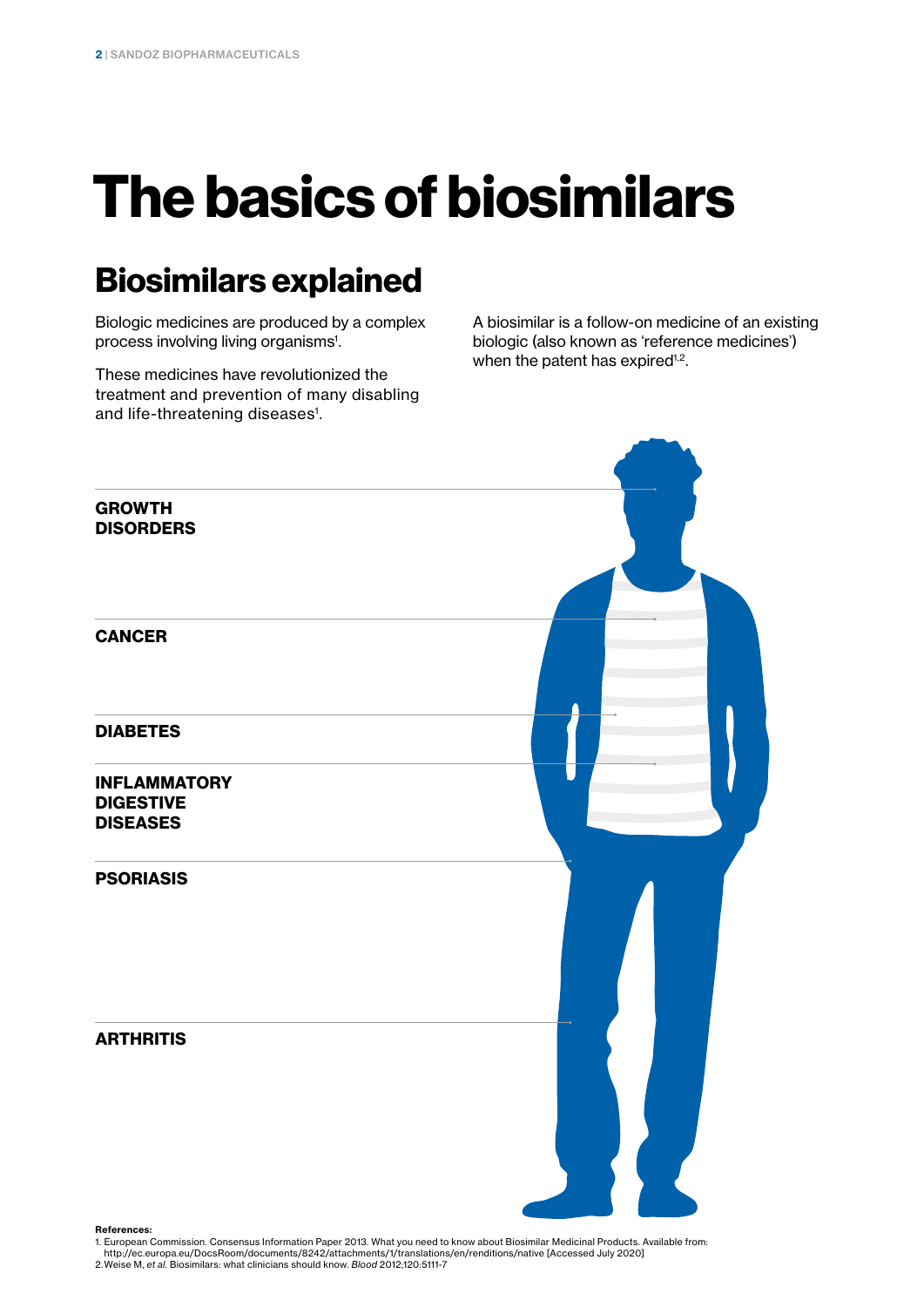# **Biologics: reference medicines and biosimilars**

## **Indistinguishable structure, same outcome**

To be approved for use, a biosimilar has to match the reference medicine in terms of safety and efficacy in patients, demonstrating no clinically meaningful differences. This is done using advanced analytical, preclinical and clinical studies<sup>1,2</sup>.

Biosimilars are approved via stringent regulatory pathways by the same regulatory

authorities, such as the European Medicines Agency (EMA) or the Food and Drug Administration (FDA) that approve reference medicines. They are manufactured with the same quality standards that are used for reference medicines $2,3$ .



## **An original and a duplicate key – the same lock and door**

Think of a reference biologic and a biosimilar like an original key and another version that a locksmith makes. Both keys produce the same result, both will fit the same lock and open the same door, even if there are slight differences between the original key and the new key. In the same way, an approved biosimilar can be expected to have the same safety and clinical outcome in patients as the reference medicine.4-6

#### **References:**

- 1. European Commission. Consensus Information Paper 2013. What you need to know about Biosimilar Medicinal Products. Available from:
- http://ec.europa.eu/DocsRoom/documents/8242/attachments/1/translations/en/renditions/native [Accessed July 2020]

- 4.Kurki P et al. Interchangeability of biosimilars: a European perspective. BioDrugs. 2017;31(2):83-91
- 5.Cohen HP et al. Switching reference medicines to biosimilars: a systematic literature review of clinical outcomes. Drugs. 2018;78(4):463-78.
- 6.Kay JA 'wind of change' to biosimilars: the NOR-SWITCH trial and its extension. J Intern Med. 2019;285(6):693-5

<sup>2.</sup>Information on Biosimilars. FDA. Available from: https://www.fda.gov/Drugs/DevelopmentApprovalProcess/HowDrugsareDevelopedandApproved/ ApprovalApplications/TherapeuticBiologicApplications/Biosimilars/ [Accessed July 2020]

<sup>3.</sup>European Medicines Agency. Biosimilar medicines: overview. Available from: https://www.ema.europa.eu/en/human-regulatory/overview/biosimilar-medicines-overview [Accessed July 2020]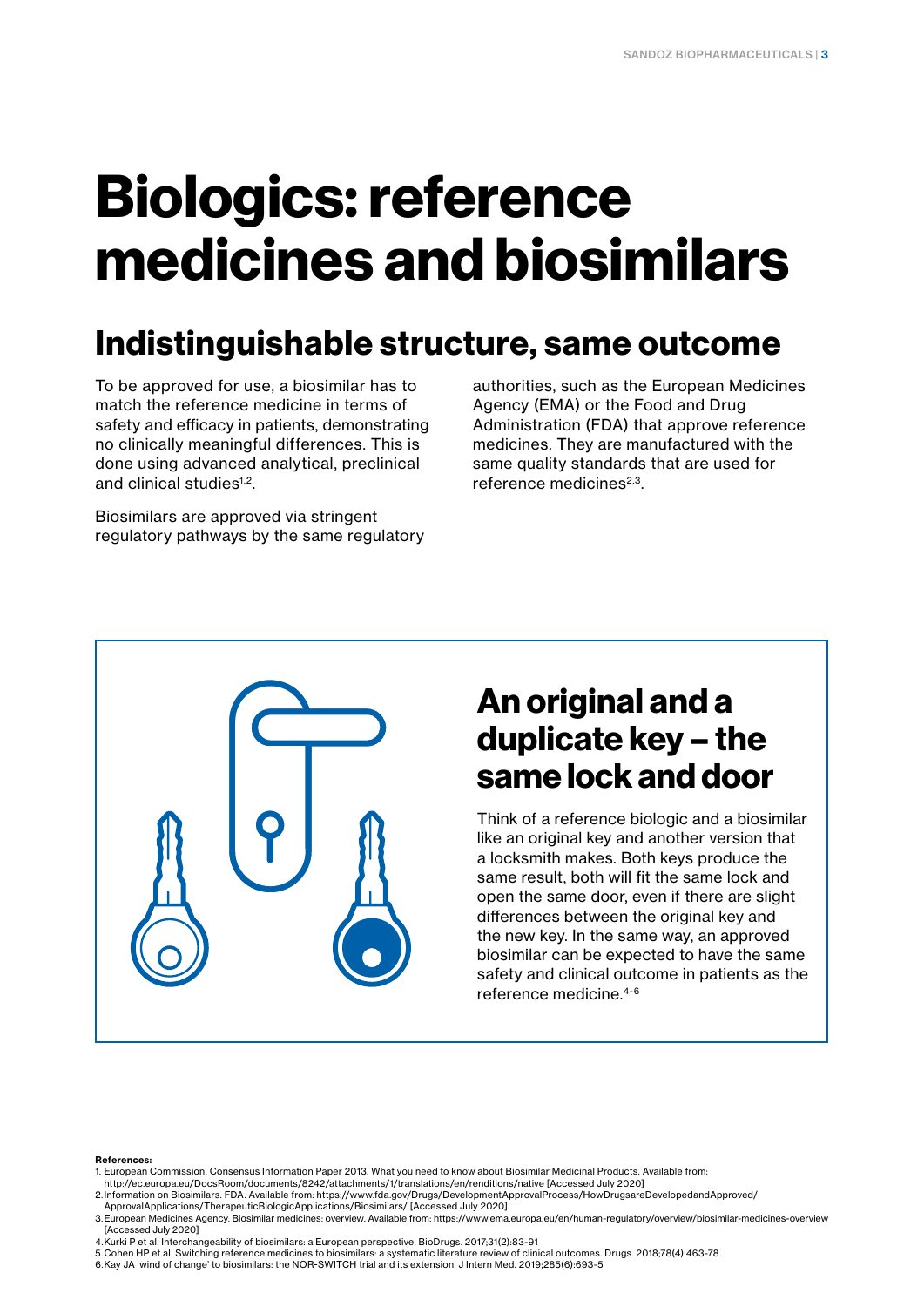# **Understanding biosimilar development**

## **Variability of biologics**

All biologics, whether reference medicine or biosmilar, are produced from living organisms. As a result of this and the complex manufacturing process, they have a certain degree of inherent variability — no two batches are ever the same<sup>1</sup>.

To manage this, any variation has to stay within precise ranges to maintain clinical safety and efficacy. These ranges are set and tightly

controlled by both the regulatory authorities and the pharmaceutical company to ensure that all batches of any one biologic are similar<sup>2</sup>.

Regulatory bodies such as the EMA and the FDA will only approve a biosimilar if it demonstrated to have no clinically meaningful differences compared to the reference biologic, and therefore it can be expected to have the same safety and clinical outcome in the patient.<sup>3,4</sup>



"Comparable safety and efficacy of a biosimilar to its reference product has to be demonstrated or otherwise justified in accordance with the data requirements laid down in Directive 2001/83/EC"

EMA, 20145



"[Biosimilars can only be approved by the FDA if] there are no clinically meaningful differences between the biological product and the reference product in terms of the safety, purity, and potency of the product"

US law (BPCIA)<sup>6</sup>

### **Did you know?**

Biologics may slightly change over time due to modifications made to the manufacturing process. All biologics, whether reference medicines or biosimilars, are required to go through similarity testing whenever there is a change in the manufacturing process to ensure that the new process yields a product that falls within the acceptable range of variability<sup>7</sup>.

#### **References:**

- 1. Weise M, *et al. Blood.* 2012; 120(26):5111-1117
- 2.European Commission. Consensus Information Paper 2013. What you need to know about Biosimilar Medicinal Products. Available from:
- http://ec.europa.eu/DocsRoom/documents/8242/attachments/1/translations/en/renditions/native [Accessed July 2020]
- 3.Information on Biosimilars. FDA. Available from: https://www.fda.gov/Drugs/DevelopmentApprovalProcess/HowDrugsareDevelopedandApproved/ ApprovalApplications/TherapeuticBiologicApplications/Biosimilars/ [Accessed July 2020]

- 5.European Medicines Agency (EMA). Guideline on similar biological medicinal products. Available from: https://www.ema.europa.eu/en/documents/scientificguideline/guideline-similar-biological-medicinal-products-rev1\_en.pdf [Accessed July 2020]
- 6.Food and Drug Administration (FDA). Patient protection and affordable care act. Available from: https://www.fda.gov/downloads/Drugs/ GuidanceComplianceRegulatoryInformation/UCM216146.pdf [Accessed July 2020]
- 7. Schiestl *et al. Nature Biotechnol.* 2011; 29:310

<sup>4.</sup>European Medicines Agency. Biosimilar medicines: overview. Available from: https://www.ema.europa.eu/en/human-regulatory/overview/biosimilar-medicinesoverview [Accessed July 2020]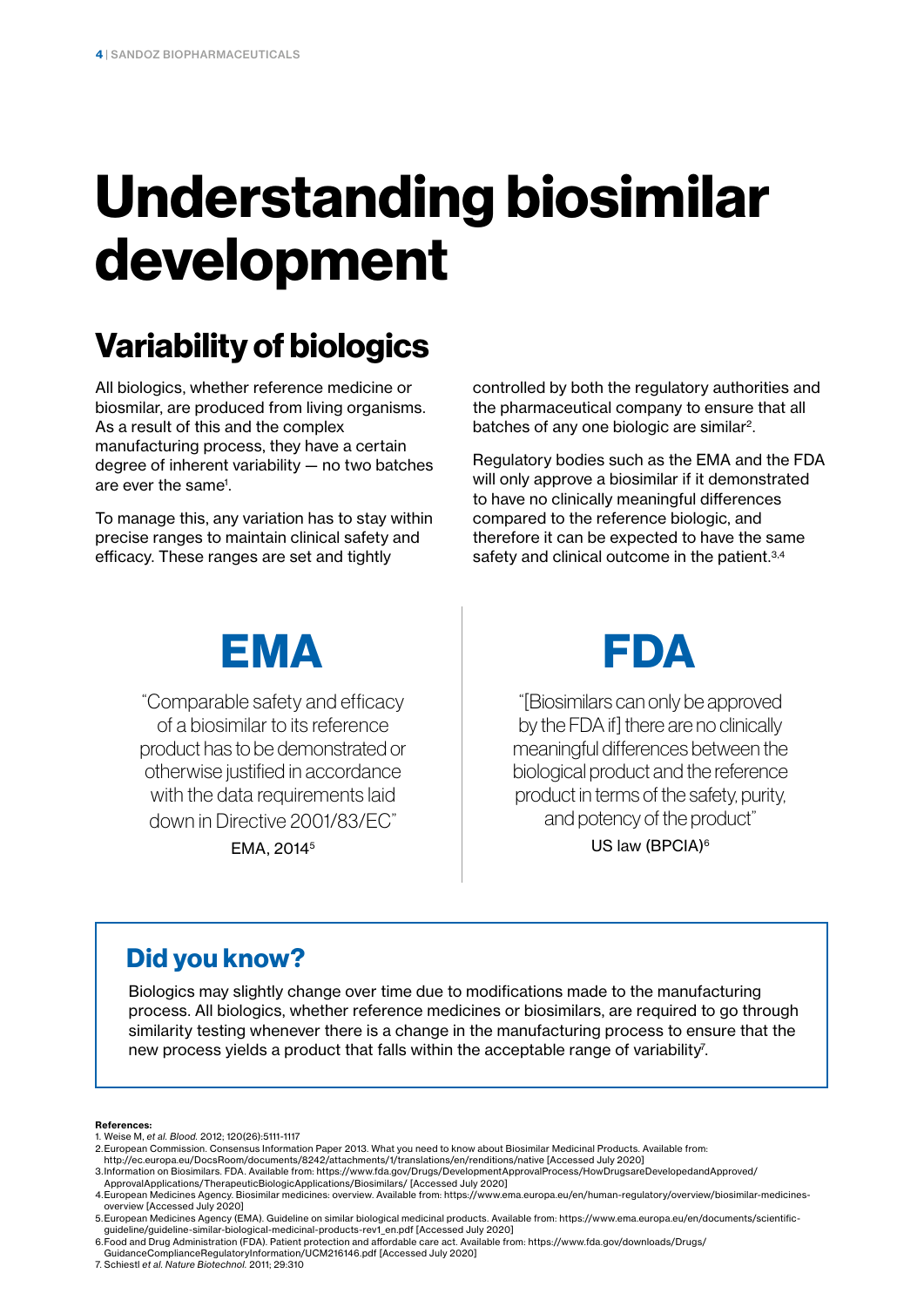# **Robust development process**

## **Demonstrating biosimilarity**

Analytical, preclinical and clinical pharmacokinetic/pharmacodynamic (PK/PD) studies demonstrate that the active substance in the biosimilar medicine matches the reference medicine. Final confirmation of biosimilarity requires a clinical Phase III confirmatory safety and efficacy study in a sensitive indication<sup>1,2</sup>.

This is different to the development of reference medicines which focuses on establishing and proving clinical benefit. Both approaches provide the same level of confidence with regard to safety and efficacy of the biologic.

### **Did you know?**

A biosimilar has an identical amino acid sequence to the reference medicine.

### **Stages of the biosimilar development program2:**

### **Analytical**

Extensive physicochemical characterization to establish 'sameness' of the biosimilar to the reference molecule e.g. in terms of molecular structure.

### **Preclinical**

Functional studies to confirm biological function, for example mode-of-action, between the biosimilar and the reference molecule.

### **Clinical PK/PD**

Clinical Phase I PK/PD studies in humans to determine bioequivalence i.e. that the biosimilar and the reference medicine will work in the body the same way.

#### **Clinical Phase III**

Clinical Phase III confirmatory safety and efficacy study conducted in a sensitive patient population to confirm that the safety and efficacy of the biosimilar matches the reference medicine.



Main goal is to determine the clinical benefit for each indication Main goal is to establish similarity to the reference medicine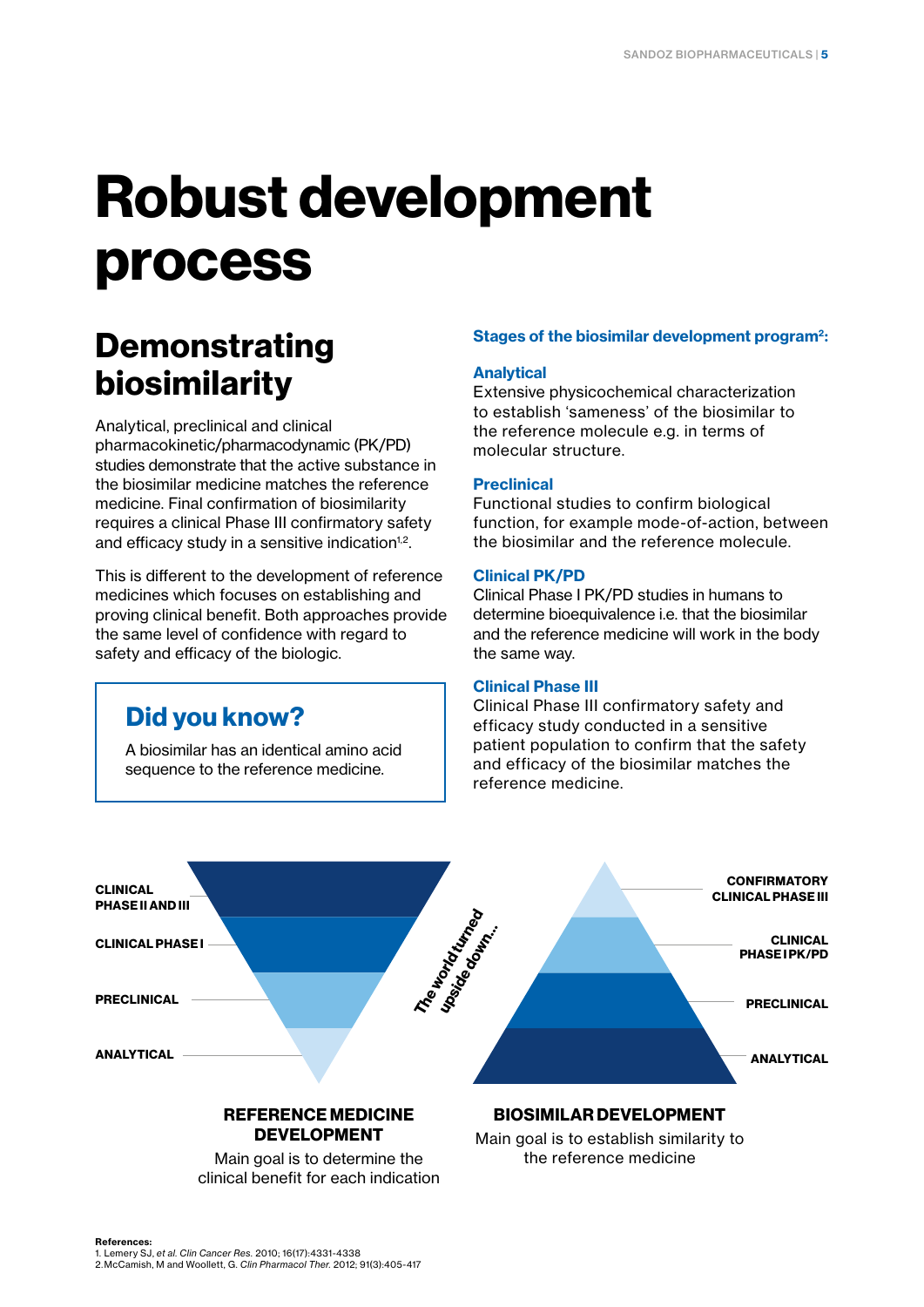# **Totality of evidence**

## **Completeness in data generated through biosimilar development**

The totality of evidence is the data package generated from the biosimilar development program to show that the biosimilar matches the reference medicine in terms of structure, function, PK/PD profile, efficacy and safety<sup>1</sup>.

### **Totality of the evidence: Required to conclude whether a proposed biosimilar is approvable as a biosimilar**











Schematic diagram showing the different levels of comparison of biosimilar and reference medicine, which form the 'totality of the evidence'. The examples shown here are from the development of biosimilar filgrastim. ANC, absolute neutrophil count; ppm, parts per million; RU, resonance units.

#### **References:**

1. Strand *et al. Curr. Med. Res. Opin.* 2017; 33(6):993-1003

2.Sorgel F, *et al. BioDrugs.* 2015; 29:123-131 3.Blackwell K, *et al. Ann Onc.* 2015; 26:1948-1953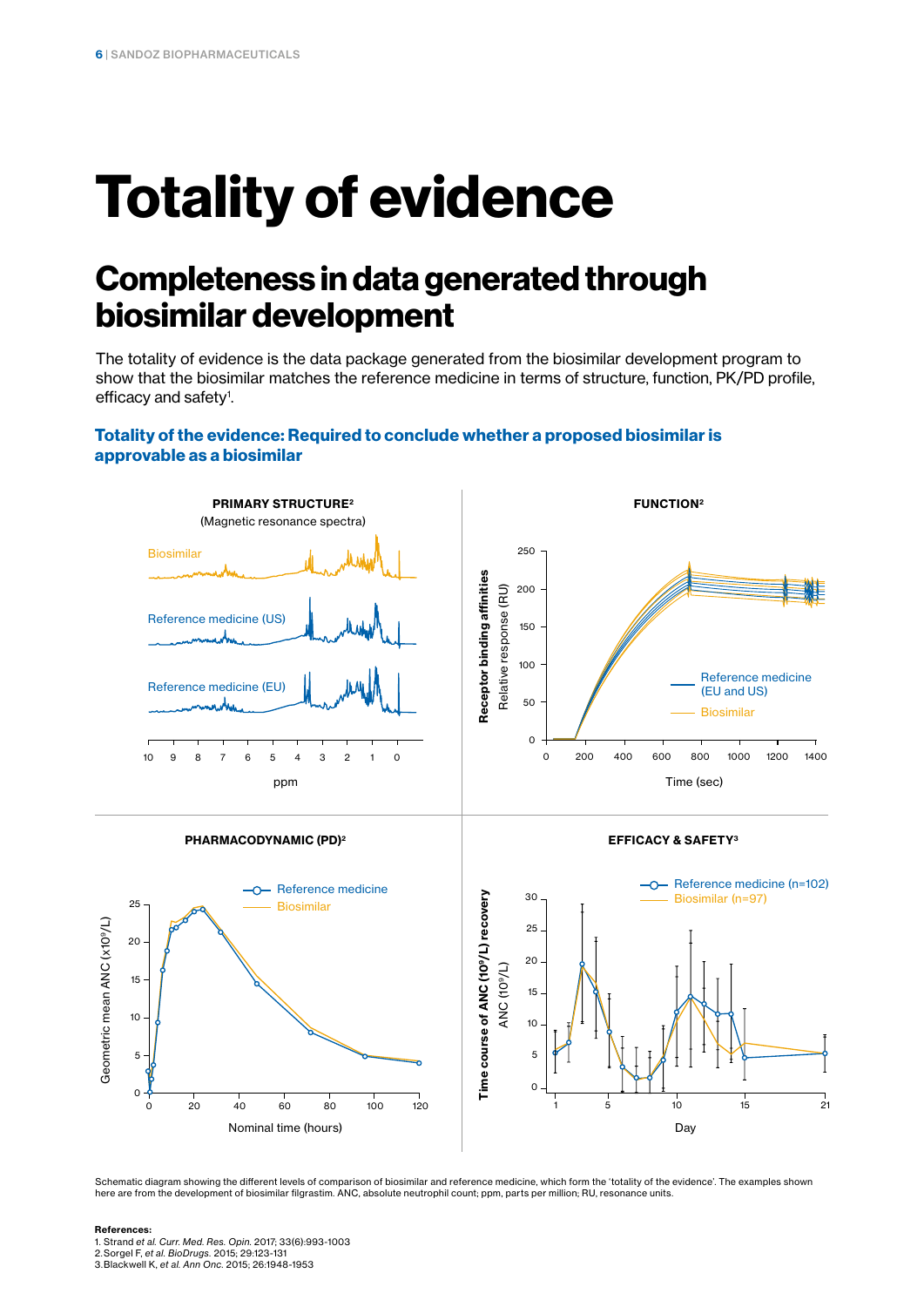# **Extrapolation**

## **From molecule to molecule**

Extrapolation is the scientific and regulatory process of granting a clinical indication to a medicine without conducting a separate clinical efficacy and safety study to support that indication<sup>1-3</sup>:

- Through its development program, the safety and efficacy of a reference medicine is assessed in every indication for which it is subsequently approved<sup>1</sup>.
- The biosimilar molecule matches the reference molecule. This is demonstrated through all the information generated in the biosimilar development program i.e. the totality of evidence<sup>1,2</sup>.
- Therefore, the biosimilar molecule can be expected to behave the same way as the reference molecule in all indications and patient populations that the reference medicines is approved in<sup>1</sup>.



### **Extrapolation is not from indication to indication3.**



Psoriasis (PsO) Psoriatic arthritis (PsA) Rheumatoid arthritis (RA) Ankylosing spondylitis (AS)

#### **References:**

- 1. European Commission. Consensus Information Paper 2013. What you need to know about Biosimilar Medicinal Products.
- Available: http://www.ec.europa.eu/DocsRoom/documents/8242. [Accessed July 2020]
- 2. European Medicines Agency and the European Commission. Biosimilars in the EU: Information guide for healthcare professionals. April 2017. Available: http://ec.europa.eu/DocsRoom/documents/22924. [Accessed July 2020]
- 3. Weise M et al. Biosimilars: The science of extrapolation, Blood VOLUME 124, NUMBER 22, 2014